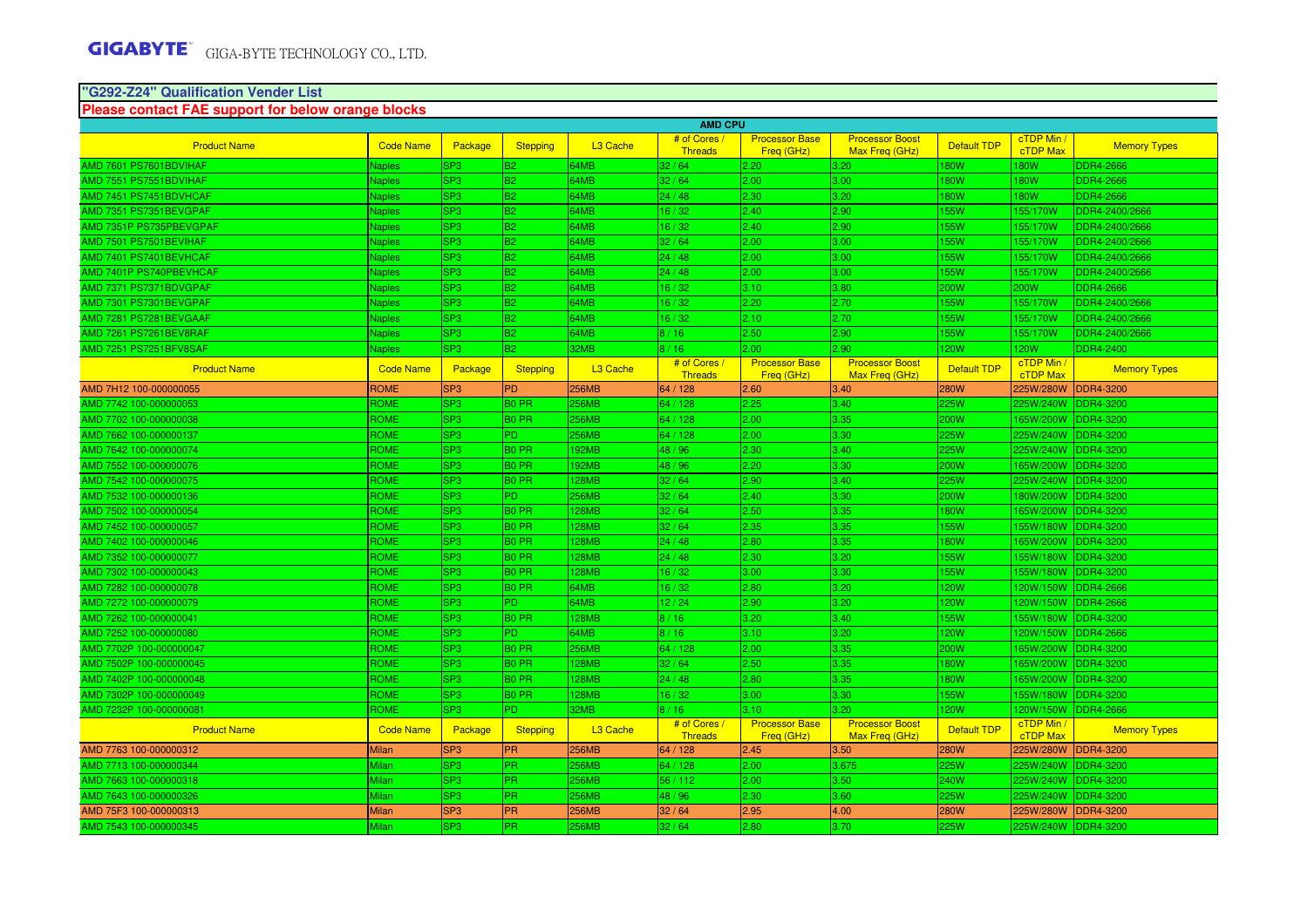| AMD 7513 100-000000334  | Milan              | SP <sub>3</sub>           | PR.             | 128MB             | 32/64                          | 2.60                                | 3.65                                                                                            | <b>200W</b>                         | 165W/200W DDR4-3200    |                     |
|-------------------------|--------------------|---------------------------|-----------------|-------------------|--------------------------------|-------------------------------------|-------------------------------------------------------------------------------------------------|-------------------------------------|------------------------|---------------------|
| AMD 74F3 100-000000317  | Milan              | SP <sub>3</sub>           | PR.             | 256MB             | 24/48                          | 3.20                                | 4.00                                                                                            | <b>240W</b>                         | 225W/240W              | <b>DDR4-3200</b>    |
| AMD 7443 100-000000340  | Milan              | SP <sub>3</sub>           | PR.             | 128MB             | 24/48                          | 2.85                                | 4.00                                                                                            | 200W                                | 165W/200W              | <b>DDR4-3200</b>    |
| AMD 7413 100-000000323  | Milan              | SP <sub>3</sub>           | PR.             | 128MB             | 24/48                          | 2.65                                | 3.60                                                                                            | 180W                                | 165W/200W              | <b>DDR4-3200</b>    |
| AMD 73F3 100-000000321  | Milan              | SP3                       | PR.             | 256MB             | 16/32                          | 3.50                                | 4.00                                                                                            | 240W                                | 225W/240W              | <b>DDR4-3200</b>    |
| AMD 7343 100-000000338  | Milan              | SP <sub>3</sub>           | PR.             | 28MB              | 16/32                          | 3.20                                | 3.90                                                                                            | 190W                                | 65W/200W               | <b>DDR4-3200</b>    |
| AMD 7313 100-000000329  | Milan              | SP <sub>3</sub>           | PR.             | 128MB             | 16/32                          | 3.00                                | 3.70                                                                                            | 155W                                | 155W/180W              | <b>DDR4-3200</b>    |
| AMD 72F3 100-000000327  | Milan              | SP <sub>3</sub>           | PR.             | 256MB             | 8/16                           | 3.70                                | 4.10                                                                                            | 180W                                | 165W/200W              | DDR4-3200           |
| AMD 7713P 100-000000337 | Milan              | SP <sub>3</sub>           | PR.             | 256MB             | 64 / 128                       | 2.00                                | 3.675                                                                                           | 225W                                | 225W/240W              | <b>DDR4-3200</b>    |
| AMD 7543P 100-000000341 | Milan              | SP3                       | PR              | 256MB             | 32/64                          | 2.80                                | 3.70                                                                                            | 225W                                | 225W/240W              | DDR4-3200           |
| AMD 7443P 100-000000342 | Milan              | SP <sub>3</sub>           | PR.             | 28MB              | 24/48                          | 2.85                                | 4.00                                                                                            | 200W                                | 65W/200W               | <b>DDR4-3200</b>    |
| AMD 7313P 100-000000339 | Milan              | SP <sub>3</sub>           | PR.             | 28MB              | 16/32                          | 3.00                                | 3.70                                                                                            | 155W                                | 155W/180W              | <b>DDR4-3200</b>    |
| <b>Product Name</b>     | <b>Code Name</b>   | Package                   | <b>Stepping</b> | L3 Cache          | # of Cores /<br><b>Threads</b> | <b>Processor Base</b><br>Freq (GHz) | <b>Processor Boost</b><br>Max Freq (GHz)                                                        | Default TDP                         | cTDP Min /<br>cTDP Max | <b>Memory Types</b> |
| AMD 7773X 100-000000504 | <b>MilanX</b>      | SP <sub>3</sub>           | PR              | 768MB             | 64 / 128                       | 2.20                                | 3.50                                                                                            | 280W                                | 225W/280W              | <b>DDR4-3200</b>    |
| AMD 7573X 100-000000506 | <b>MilanX</b>      | SP <sub>3</sub>           | PR              | 768MB             | 32/64                          | 2.80                                | 3.60                                                                                            | <b>280W</b>                         | 225W/280W              | <b>DDR4-3200</b>    |
| AMD 7473X 100-000000507 | <b>MilanX</b>      | SP <sub>3</sub>           | PR              | <b>768MB</b>      | 24/48                          | 2.80                                | 3.70                                                                                            | <b>240W</b>                         | 225W/280W              | <b>DDR4-3200</b>    |
| AMD 7373X 100-000000508 | <b>MilanX</b>      | SP <sub>3</sub>           | <b>PR</b>       | <b>768MB</b>      | 16/32                          | 3.05                                | 3.80                                                                                            | 240W                                | 225W/280W              | <b>DDR4-3200</b>    |
|                         |                    |                           |                 |                   |                                |                                     | Memory (Memory actually maximum frequency will follow memory controller's spec of CPU you used) |                                     |                        |                     |
| <b>Product Name</b>     | <b>Memory Type</b> | <b>Module</b><br>Supplier | <b>Size</b>     | <b>Chip Brand</b> | Rank                           | Voltage                             | <b>Data Transfer Rate</b>                                                                       | <b>Error Correction CAS Latency</b> |                        | Pins                |
|                         |                    |                           |                 |                   | RDIMM                          |                                     |                                                                                                 |                                     |                        |                     |
| MTA9ASF1G72PZ.2G9E1VG   | DDR4               | Micron                    | 8GB             | Micron-IDT        | 1Rx8                           | 1.2v                                | 2933MHz                                                                                         | ECC Registered 21                   |                        | 288-pin             |
| MTA9ASF1G72PZ.2G9E1UG   | DDR4               | <b>Micron</b>             | 8GB             | Micron-Rambus     | 1Rx8                           | 1.2v                                | 2933MHz                                                                                         | ECC Registered 21                   |                        | 288-pin             |
| MTA9ASF1G72PZ.2G9E1TI   | DDR4               | Micron                    | 8GB             | Micron-Montage    | 1Rx8                           | 1.2v                                | 2933MHz                                                                                         | ECC Registered <sup>21</sup>        |                        | 288-pin             |
| CT64G4RFD4293-2G9B2.001 | DDR4               | Crucial                   | 64GB            | Micron-IDT        | 2Rx4                           | 1.2v                                | 2933MHz                                                                                         | ECC Registered 21                   |                        | 288-pin             |
| MTA36ASF8G72PZ-2G9B2VI  | DDR4               | Crucial                   | 64GB            | Micron-IDT        | 2Rx4                           | 1.2v                                | 2933MHz                                                                                         | ECC Registered 21                   |                        | 288-pin             |
| CT8G4RFS8293.9FE1       | DDR4               | CRUCIAL                   | 8GB             | <b>Micron</b>     | 1Rx8                           | 1.2v                                | 2933MHz                                                                                         | ECC Registered 21                   |                        | 288-pin             |
| CT8G4RFS8293-2G9E1.001  | DDR4               | <b>CRUCIAL</b>            | 8GB             | <b>Micron</b>     | 1Rx8                           | 1.2v                                | 2933MHz                                                                                         | ECC Registered 21                   |                        | 288-pin             |
| HMA82GR7CJR8N-XN T4     | DDR4               | <b>SKhynix</b>            | 16GB            | <b>SKhynix</b>    | 2Rx8                           | 1.2v                                | 3200MHz                                                                                         | ECC Registered 22                   |                        | 288-pin             |
| HMA82GR7CJR8N-XN T8     | DDR4               | <b>SKhynix</b>            | 16GB            | <b>SKhynix</b>    | 2Rx8                           | 1.2v                                | 3200MHz                                                                                         | ECC Registered 22                   |                        | 288-pin             |
| HMA82GR7CJR8N-XN TG     | DDR4               | <b>SKhynix</b>            | 16GB            | <b>SKhynix</b>    | 2Rx8                           | 1.2v                                | 3200MHz                                                                                         | ECC Registered 22                   |                        | 288-pin             |
| KSM29RD8/16MEI          | DDR <sub>4</sub>   | <b>Kingston</b>           | 16GB            | Micron-IDT        | 2Rx8                           | 1.2v                                | 2933MHz                                                                                         | ECC Registered 21                   |                        | 288-pin             |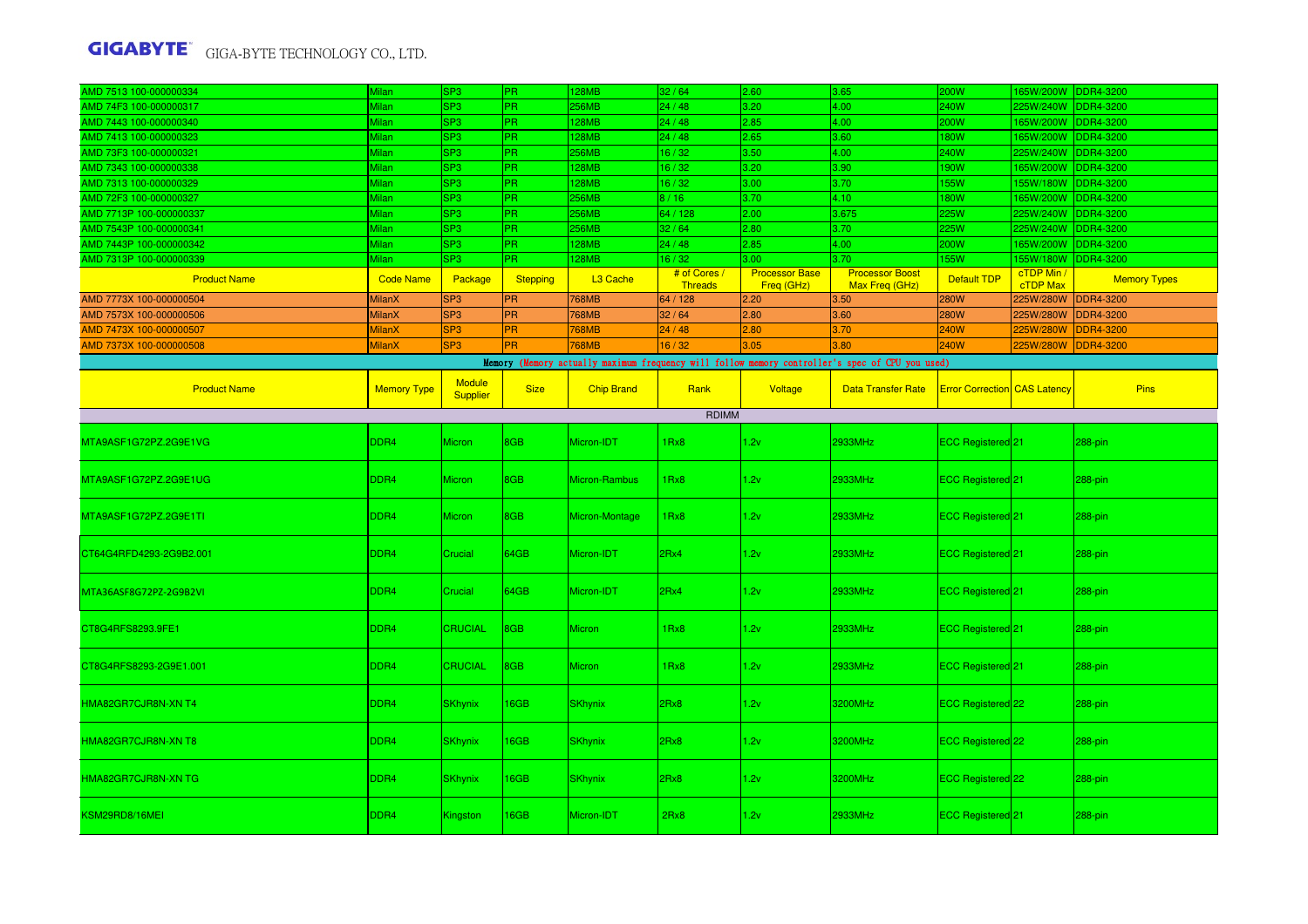| KSM29RD4/32MEI          | DDR4             | Kingston       | 32GB | Micron-<br><b>IDT</b> | 2Rx4 | 1.2v | 2933MHz | ECC Registered <sup>21</sup> | 288-pin |
|-------------------------|------------------|----------------|------|-----------------------|------|------|---------|------------------------------|---------|
| CT64G4RFD4293-2G9B1.001 | DDR <sub>4</sub> | <b>CRUCIAL</b> | 64GB | Micron-IDT            | 2Rx4 | 1.2v | 2933MHz | ECC Registered <sup>21</sup> | 288-pin |
| MTA36ASF8G72PZ-2G9B1VI  | DDR <sub>4</sub> | <b>Micron</b>  | 64GB | Micron-IDT            | 2Rx4 | 1.2v | 2933MHz | ECC Registered 21            | 288-pin |
| CT16G4RFS4293.18FE1     | DDR4             | <b>CRUCIAL</b> | 16GB | <b>Micron</b>         | 1Rx4 | 1.2v | 2933MHz | ECC Registered 21            | 288-pin |
| CT16G4RFS4293-2G9E1.001 | DDR4             | <b>CRUCIAL</b> | 16GB | <b>Micron</b>         | 1Rx4 | 1.2v | 2933MHz | ECC Registered 21            | 288-pin |
| MTA18ASF2G72PZ.2G9E1TK  | DDR4             | Micron         | 16GB | Micron-Montage        | 1Rx4 | 1.2v | 2933MHz | ECC Registered 21            | 288-pin |
| MTA18ASF2G72PZ.2G9E1VG  | DDR4             | <b>Micron</b>  | 16GB | Micron-IDT            | 1Rx4 | 1.2v | 2933MHz | ECC Registered 21            | 288-pin |
| M393A8G40MB2-CVFBY      | DDR4             | Samsung        | 64GB | Samsung-IDT           | 2Rx4 | 1.2v | 2933MHz | ECC Registered 21            | 288-pin |
| M393A2K43CB2-CVFBQ      | DDR4             | <b>Samsung</b> | 16GB | Samsung-IDT           | 2Rx8 | 1.2v | 2933MHz | ECC Registered 21            | 288-pin |
| M393A2K43DB2-CVFBQ      | DDR <sub>4</sub> | <b>Samsung</b> | 16GB | Samsung-IDT           | 2Rx8 | 1.2v | 2933MHz | ECC Registered 21            | 288-pin |
| M393A8G40AB2-CVFBY      | DDR <sub>4</sub> | <b>Samsung</b> | 64GB | Samsung-IDT           | 2Rx4 | 1.2v | 2933MHz | ECC Registered 21            | 288-pin |
| CT16G4RFD8293.18FE1     | DDR4             | <b>CRUCIAL</b> | 16GB | <b>Micron</b>         | 2Rx8 | 1.2v | 2933MHz | ECC Registered 21            | 288-pin |
| CT16G4RFD8293.2G9E1.001 | DDR4             | <b>CRUCIAL</b> | 16GB | Micron                | 2Rx8 | 1.2v | 2933MHz | ECC Registered 21            | 288-pin |
| MTA18ASF2G72PDZ-2G9E1UG | DDR <sub>4</sub> | <b>Micron</b>  | 16GB | Micron-Rambus         | 2Rx8 | 1.2v | 2933MHz | ECC Registered <sup>21</sup> | 288-pin |
| MTA18ASF2G72PDZ-2G9E1VG | DDR4             | <b>Micron</b>  | 16GB | Micron-IDT            | 2Rx8 | 1.2v | 2933MHz | ECC Registered <sup>21</sup> | 288-pin |
| CT32G4RFD4293.2G9E2.001 | DDR4             | <b>CRUCIAL</b> | 32GB | <b>Micron</b>         | 2Rx4 | 1.2v | 2933MHz | ECC Registered 21            | 288-pin |
| CT32G4RFD4293.36FE2     | DDR <sub>4</sub> | <b>CRUCIAL</b> | 32GB | <b>Micron</b>         | 2Rx4 | 1.2v | 2933MHz | ECC Registered 21            | 288-pin |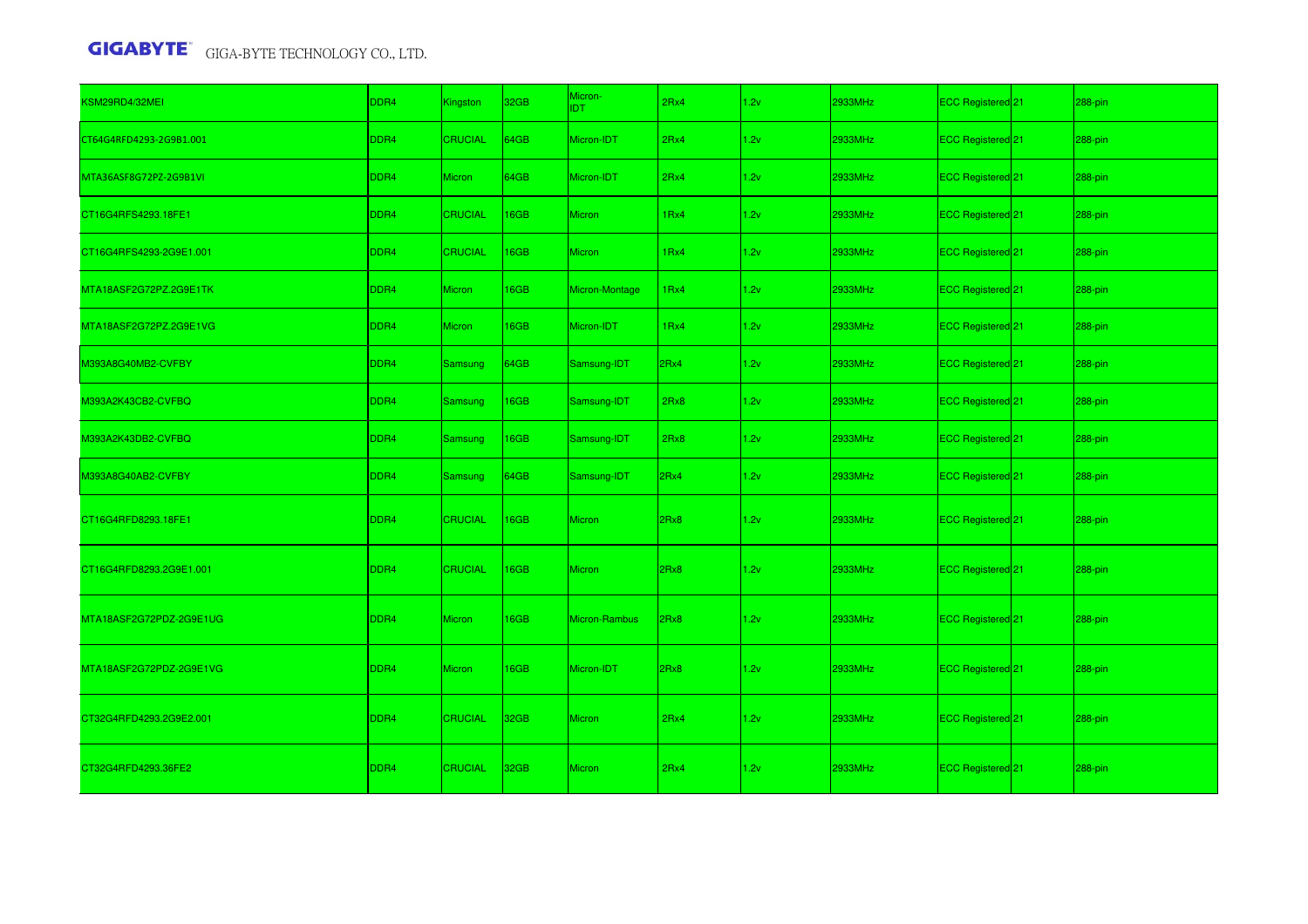| MTA36ASF4G72PZ-2G9E2TG                                    | DDR4             | <b>Micron</b>  | 32GB | Micron-Montage                 | 2Rx4 | 1.2v | 2933MHz | ECC Registered 21            | 288-pin   |
|-----------------------------------------------------------|------------------|----------------|------|--------------------------------|------|------|---------|------------------------------|-----------|
| MTA36ASF4G72PZ-2G9E2VG                                    | DDR4             | <b>Micron</b>  | 32GB | Micron-IDT                     | 2Rx4 | 1.2v | 2933MHz | ECC Registered <sup>21</sup> | 288-pin   |
| MTA36ASF4G72PZ-2G9E2UG                                    | DDR4             | <b>Micron</b>  | 32GB | <b>Micron-Rambus</b>           | 2Rx4 | 1.2v | 2933MHz | ECC Registered <sup>21</sup> | 288-pin   |
| MTA36ASF4G72PZ-2G9E2TI                                    | DDR4             | <b>Micron</b>  | 32GB | Micron-Montage                 | 2Rx4 | 1.2v | 2933MHz | ECC Registered <sup>21</sup> | 288-pin   |
| HMAA8GR7MJR4N-WM T4                                       | DDR4             | <b>SKhynix</b> | 64GB | <b>SKhynix-Montage</b>         | 2Rx4 | 1.2v | 2933MHz | <b>ECC Registered 21</b>     | 288-pin   |
| NT16GA72D8PBX3P-IX                                        | DDR4             | Nanya          | 16GB | Nanya-IDT                      | 2Rx8 | 1.2v | 2933MHz | ECC Registered 21            | 288-pin   |
| NT32GA72D4NBX3P-IX                                        | DDR <sub>4</sub> | Nanya          | 32GB | Nanya-Montage or<br><b>IDT</b> | 2Rx4 | 1.2v | 2933MHz | ECC Registered 21            | $288-pin$ |
| CT32G4RFD432A.36FE2<br>(3200MHz only support on 1DPC)     | DDR4             | Crucial        | 32GB | Micron-Montage                 | 2Rx4 | 1.2v | 3200MHz | ECC Registered 22            | 288-pin   |
| CT32G4RFD432A-3G2E2.001<br>(3200MHz only support on 1DPC) | DDR4             | Crucial        | 32GB | Micron-Montage                 | 2Rx4 | 1.2v | 3200MHz | ECC Registered 22            | 288-pin   |
| MTA36ASF4G72PZ.3G2E2TG<br>(3200MHz only support on 1DPC)  | DDR4             | <b>Micron</b>  | 32GB | Micron-Montage                 | 2Rx4 | 1.2v | 3200MHz | ECC Registered 22            | 288-pin   |
| M393A2K40DB2-CWEBQ<br>(3200MHz only support on 1DPC)      | DDR4             | Samsung        | 16GB | Samsung-IDT                    | 1Rx4 | 1.2v | 3200MHz | ECC Registered 22            | 288-pin   |
| 0393A2K43DB2-CWEBQ<br>(3200MHz only support on 1DPC)      | DDR4             | Samsung        | 16GB | Samsung-IDT                    | 2Rx8 | 1.2v | 3200MHz | ECC Registered 22            | 288-pin   |
| HMA84GR7CJR4N-XN T8                                       | DDR4             | <b>SKhynix</b> | 32GB | <b>SKhynix</b>                 | 2Rx4 | 1.2v | 3200MHz | ECC Registered 22            | 288-pin   |
| HMA84GR7CJR4N-XN T4                                       | DDR4             | <b>SKhynix</b> | 32GB | <b>SKhynix</b>                 | 2Rx4 | 1.2v | 3200MHz | ECC Registered 22            | 288-pin   |
| HMA84GR7CJR4N-XN TG                                       | DDR4             | <b>SKhynix</b> | 32GB | <b>SKhynix</b>                 | 2Rx4 | 1.2v | 3200MHz | ECC Registered 22            | 288-pin   |
| HMA82GR7DJR8N-XN T8                                       | DDR4             | <b>SKhynix</b> | 16GB | <b>SKhynix-Rambus</b>          | 2Rx8 | 1.2v | 3200MHz | ECC Registered 22            | 288-pin   |
| HMA82GR7DJR8N-XN TG                                       | DDR4             | <b>SKhynix</b> | 16GB | SKhynix -IDT                   | 2Rx8 | 1.2v | 3200MHz | ECC Registered 22            | 288-pin   |
| HMA84GR7DJR4N-XN T4                                       | DDR4             | <b>SKhynix</b> | 32GB | <b>SKhynix-Montage</b>         | 2Rx4 | 1.2v | 3200MHz | ECC Registered 22            | 288-pin   |
| HMA84GR7DJR4N-XN TG                                       | DDR4             | <b>SKhynix</b> | 32GB | SKhynix-IDT                    | 2Rx4 | 1.2v | 3200MHz | ECC Registered 22            | 288-pin   |
| HMAA8GR7AJR4N-XN TG                                       | DDR4             | <b>SKhynix</b> | 64GB | SKhynix-IDT                    | 2Rx4 | 1.2v | 3200MHz | ECC Registered 22            | 288-pin   |
| HMAA8GR7AJR4N-XN T8                                       | DDR4             | <b>SKhynix</b> | 64GB | SKhynix-Rambus                 | 2Rx4 | 1.2v | 3200MHz | ECC Registered 22            | 288-pin   |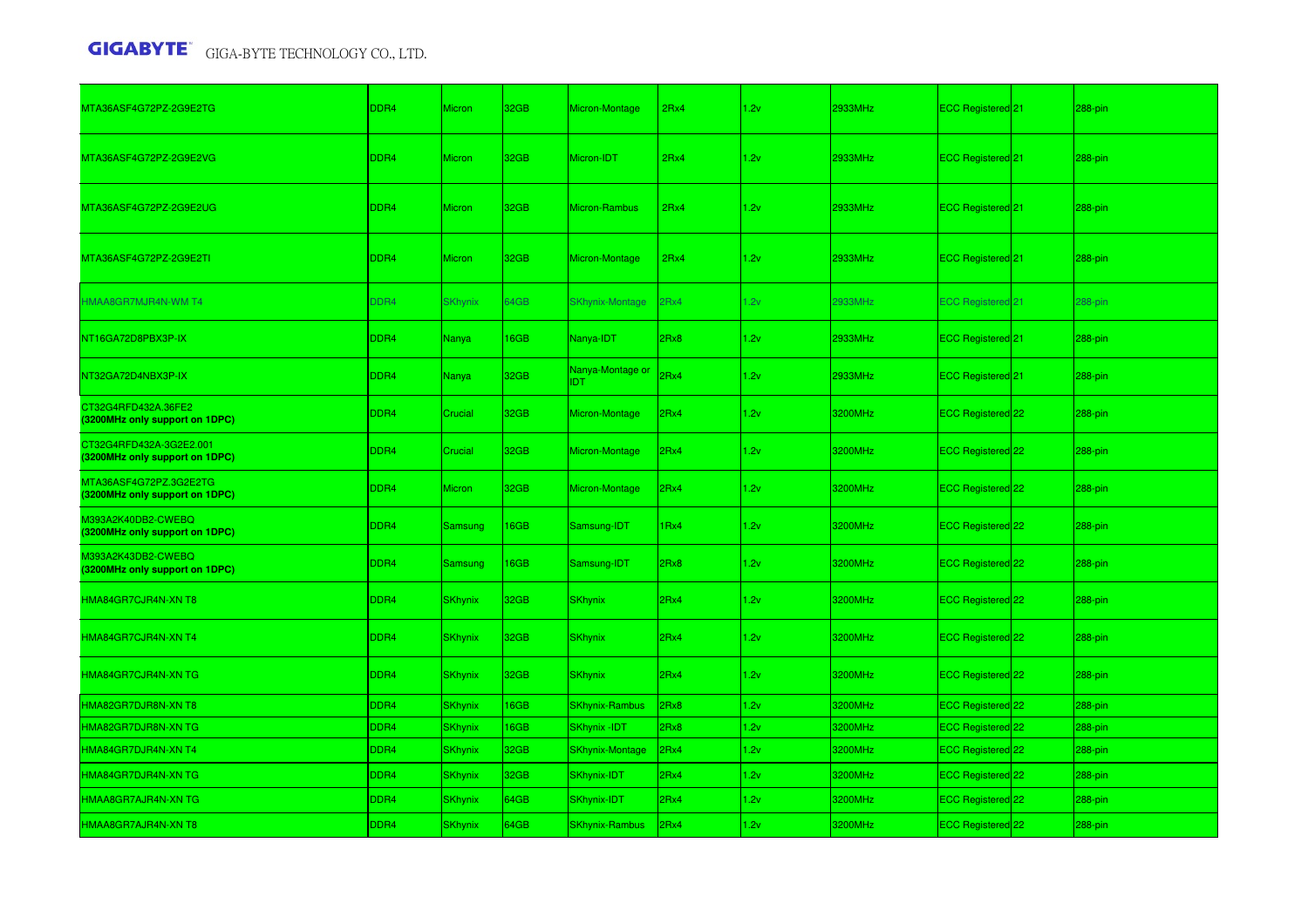| MTA18ASF2G72PDZ-3G2R1TI                              | DDR4 | <b>Micron</b>   | <b>I6GB</b> | Micron-Rambus   | Rx8  | 1.2v | 3200MHz | ECC Registered 22        | 288-pin |
|------------------------------------------------------|------|-----------------|-------------|-----------------|------|------|---------|--------------------------|---------|
| MTA18ASF2G72PDZ-3G2R1UI                              | DDR4 | Micron          | <b>I6GB</b> | Micron-Rambus   | Rx8  | 1.2v | 3200MHz | ECC Registered 22        | 288-pin |
| MTA18ASF2G72PDZ-3G2R1VI                              | DDR4 | <b>Micron</b>   | <b>I6GB</b> | Micron-Rambus   | Rx8  | 1.2v | 3200MHz | ECC Registered 22        | 288-pin |
| VITA18ASF4G72PDZ-3G2F1VI                             | DDR4 | <b>Micron</b>   | 32GB        | Micron-IDT      | 2Rx8 | 1.2v | 3200MHz | ECC Registered 22        | 288-pin |
| MTA18ASF4G72PDZ-3G2F1UI                              | DDR4 | <b>Micron</b>   | 32GB        | Micron-Rambus   | 2Rx8 | 1.2v | 3200MHz | ECC Registered 22        | 288-pin |
| MTA18ASF4G72PDZ-3G2B2TI                              | DDR4 | <b>Micron</b>   | 32GB        | Micron-Montage  | Rx8  | 1.2v | 3200MHz | ECC Registered 22        | 288-pin |
| MTA36ASF4G72PZ-3G2J3UI                               | DDR4 | <b>Micron</b>   | 32GB        | Micron-Rambus   | Rx4  | 1.2v | 3200MHz | ECC Registered 22        | 288-pin |
| 4393A2K43DB3-CWEBQ                                   | DDR4 | Samsung         | <b>I6GB</b> | Samsung-IDT     | Rx8  | 1.2v | 3200MHz | ECC Registered 22        | 288-pin |
| M393A2K40DB3-CWEGQ                                   | DDR4 | Samsung         | <b>I6GB</b> | Samsung-Rambus  | 1Rx4 | 1.2v | 3200MHz | <b>ECC Registered</b> 22 | 288-pin |
| M393A2K40DB3-CWEBQ                                   | DDR4 | <b>Samsung</b>  | 16GB        | Samsung-IDT     | IRx4 | 1.2v | 3200MHz | ECC Registered 22        | 288-pin |
| M393A2K40DB3-CWECQ                                   | DDR4 | Samsung         | 16GB        | Samsung-        | IRx4 | 1.2v | 3200MHz | ECC Registered 22        | 288-pin |
| M393A4K40DB2-CWEBQ<br>(3200MHz only support on 1DPC) | DDR4 | Samsung         | 32GB        | Samsung-IDT     | 2Rx4 | 1.2v | 3200MHz | ECC Registered 22        | 288-pin |
| M393A4K40DB3-CWECQ                                   | DDR4 | Samsung         | 32GB        | Samsung-Montage | 2Rx4 | 1.2v | 3200MHz | ECC Registered 22        | 288-pin |
| M393A4K40DB3-CWEBQ                                   | DDR4 | <b>Samsung</b>  | 32GB        | Samsung-IDT     | Rx4  | 1.2v | 3200MHz | ECC Registered 22        | 288-pin |
| M393A4K40DB3-CWEBY                                   | DDR4 | Samsung         | 32GB        | Samsung-IDT     | Rx4  | 1.2v | 3200MHz | ECC Registered 22        | 288-pin |
| M393A4K40DB3-CWEGQ                                   | DDR4 | Samsung         | 32GB        | Samsung-Rambus  | 2Rx4 | 1.2v | 3200MHz | ECC Registered 22        | 288-pin |
| KSM32RD4/32MEI                                       | DDR4 | <b>Kingston</b> | 32GB        | Micron-IDT      | Rx4  | 1.2v | 3200MHz | ECC Registered 22        | 288-pin |
| KSM32RD8/16MEI                                       | DDR4 | <b>Kingston</b> | 16GB        | Micron-IDT      | 2Rx4 | 1.2v | 3200MHz | ECC Registered 22        | 288-pin |
| M393A8G40AB2-CWEBQ                                   | DDR4 | <b>Samsung</b>  | 64GB        | Samsung-IDT     | 2Rx4 | 1.2v | 3200MHz | ECC Registered 22        | 288-pin |
| M393A8G40AB2-CWEBY                                   | DDR4 | Samsung         | 64GB        | Samsung-IDT     | 2Rx4 | 1.2v | 3200MHz | ECC Registered 22        | 288-pin |
| AD4R3200316G22-BSSC                                  | DDR4 | <b>ADATA</b>    | <b>I6GB</b> | Samsung-IDT     | 2Rx8 | 1.2v | 3200MHz | ECC Registered 22        | 288-pin |
| MTA36ASF4G72PZ.3G2E7VI                               | DDR4 | <b>Micron</b>   | 32GB        | Micron-IDT      | 2Rx4 | 1.2v | 3200MHz | ECC Registered 22        | 288-pin |
| MTA36ASF4G72PZ.3G2E7TI                               | DDR4 | Micron          | 32GB        | Micron-Montage  | 2Rx4 | 1.2v | 3200MHz | ECC Registered 22        | 288-pin |
| CT64G4RFD432A-3G2B2.001                              | DDR4 | Crucial         | 64GB        | Micron          | 2Rx4 | 1.2v | 3200MHz | ECC Registered 22        | 288-pin |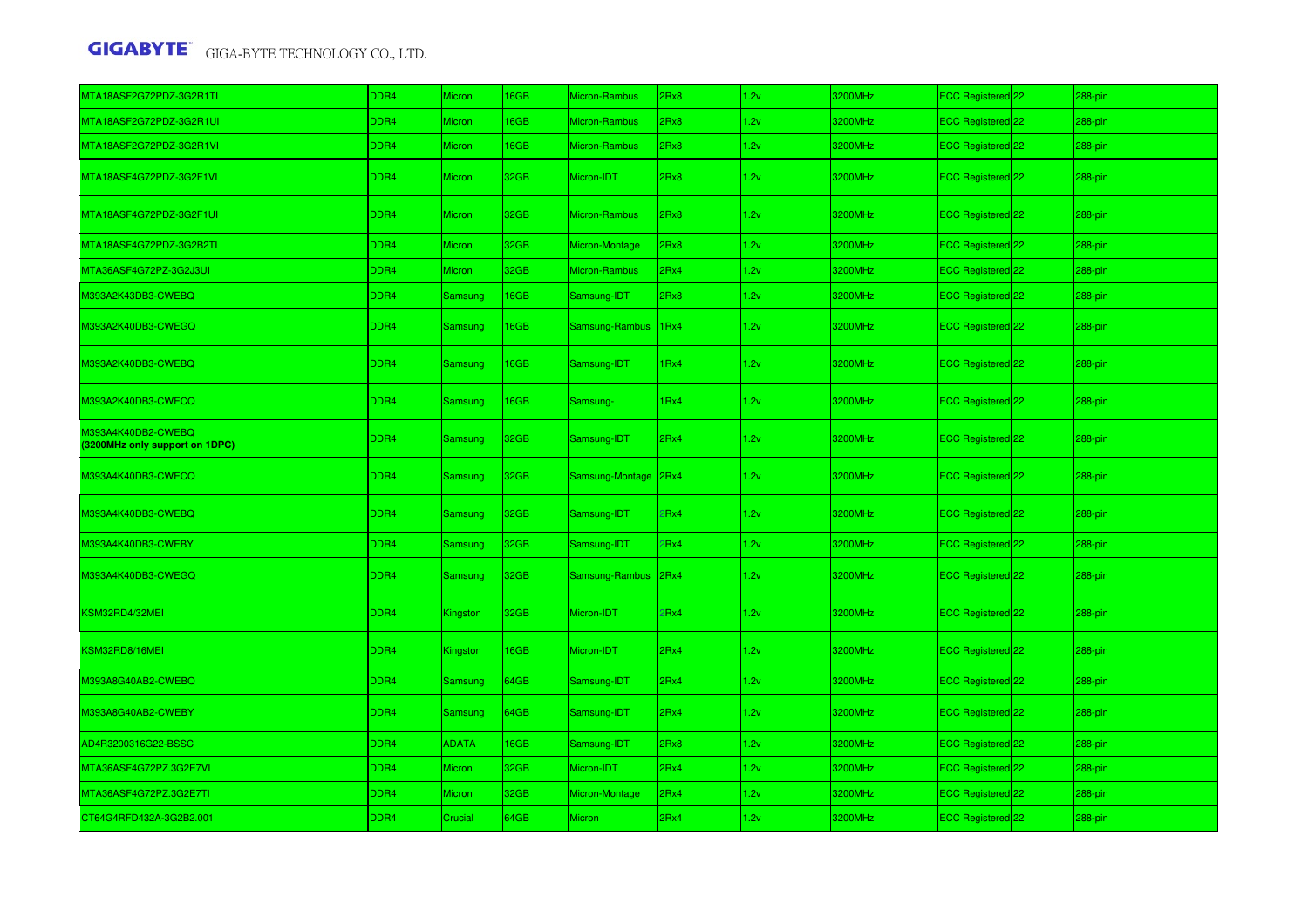| MTA36ASF8G72PZ.3G2B2TI                                     | DDR4                     | Micron             | 64GB               | Micron                     | 2Rx4                                | 1.2v                                                                             | <b>3200MHz</b>                                    | ECC Registered 22            |            | 288-pin     |
|------------------------------------------------------------|--------------------------|--------------------|--------------------|----------------------------|-------------------------------------|----------------------------------------------------------------------------------|---------------------------------------------------|------------------------------|------------|-------------|
| CT32G4RFD432A-3G2E7.001                                    | DDR4                     | Crucial            | 32GB               | Micron-IDT                 | 2Rx4                                | 1.2v                                                                             | 3200MHz                                           | ECC Registered 22            |            | 288-pin     |
| CT32G4RFD432A.36FE7                                        | DDR4                     | Crucial            | 32GB               | Micron-IDT                 | 2Rx4                                | 1.2v                                                                             | 3200MHz                                           | ECC Registered 22            |            | 288-pin     |
|                                                            |                          |                    |                    |                            | <b>LRDIMM</b>                       |                                                                                  |                                                   |                              |            |             |
| HMAA8GL7AMR4N-VKTF                                         | DDR4                     | <b>SKhynix</b>     | 64GB               | <b>SKhynix</b>             | 4DRx4                               | 1.2v                                                                             | <b>2666MHz</b>                                    | ECC Registered 17            |            | 288-pin     |
| M386A8K40CM2-CVFBY                                         | DDR <sub>4</sub>         | <b>Samsung</b>     | 64GB               | Samsung-IDT                | 4DRx4                               | 1.2v                                                                             | 2933MHz                                           | ECC Registered <sup>21</sup> |            | 288-pin     |
| M386A8K40DM2-CWELQ                                         | DDR4                     | Samsung            | 64GB               | Samsung-IDT                | 4DRx4                               | 1.2v                                                                             | 3200MHz                                           | ECC Registered 22            |            | 288-pin     |
|                                                            |                          |                    |                    |                            |                                     | HDD (If the system build-in with RAID card , please refer to RAID card QVL list) |                                                   |                              |            |             |
| <b>Product Name</b>                                        | <b>Type</b>              | Vendor             | Form Factor        | Format                     | Capacity                            | <b>Interface Speed</b>                                                           | <b>Series</b>                                     | Cache                        | <b>RPM</b> | Encryption  |
|                                                            |                          |                    |                    |                            | Seagate Enterprise Capacity 2.5 HDD |                                                                                  |                                                   |                              |            |             |
| ST2000NX0243                                               | <b>SATA</b>              | Seagate            | 2.5"               | 4Kn                        | 2TB                                 | 6Gb/s                                                                            | <b>Exos 7E2000</b><br>(Enterprise Capacity<br>V.3 | <b>128MB</b>                 | 7200       | N/A         |
| ST1000NX0303                                               | <b>SATA</b>              | Seagate            | 2.5"               | 4Kn                        | 1TB                                 | 6Gb/s                                                                            | <b>EXOS 7E2000</b>                                | <b>128MB</b>                 | 7200       | N/A         |
|                                                            |                          |                    |                    |                            | <b>SATA/SAS SSD</b>                 |                                                                                  |                                                   |                              |            |             |
| <b>Product Name</b>                                        | <b>Type</b>              | Vendor             | Form Factor        | Interface                  | Capacity                            | <b>Interface Speed</b>                                                           | <b>FW</b>                                         |                              |            | <b>Note</b> |
|                                                            |                          |                    |                    |                            | <b>SATA SSD</b>                     |                                                                                  |                                                   |                              |            |             |
| MZ-7LH1T9NE 883 DCT Series                                 | 3SD.                     | <b>Samsung</b>     | 2.5"               | <b>SATA</b>                | 1.92TB                              | 6Gb/s                                                                            |                                                   |                              |            |             |
| SSDSC2KG019T8 D3-S4610 Series                              | <b>SSD</b>               | Intel              | 2.5"               | <b>SATA</b>                | 1.92TB                              | 6Gb/s                                                                            |                                                   |                              |            |             |
| SSDSC2KB019TZ D3-S4520 Series                              | <b>SSD</b>               | <b>Intel</b>       | 2.5"               | <b>SATA</b>                | 1.92TB                              | 6Gb/s                                                                            |                                                   |                              |            |             |
| XA960LE10063                                               | <b>SSD</b>               | Seagate            | 2.5"               | <b>SATA</b>                | 960GB                               | 6Gb/s                                                                            |                                                   |                              |            |             |
| XA480LE10063                                               | <b>SSD</b>               | Seagate            | 2.5"               | <b>SATA</b>                | 480GB                               | 6Gb/s                                                                            |                                                   |                              |            |             |
| SEDC500M/3840G DC500M Series                               | <b>SSD</b>               | Kingston           | 2.5"               | <b>SATA</b>                | 3.84TB                              | 6Gb/s                                                                            |                                                   |                              |            |             |
| SEDC500M/1920G DC500M Series                               | <b>SSD</b>               | Kingston           | 2.5"               | <b>SATA</b>                | 1.92TB                              | 6Gb/s                                                                            |                                                   |                              |            |             |
| SEDC500M/960G DC500M Series<br>SEDC500M/480G DC500M Series | <b>SSD</b><br><b>SSD</b> | Kingston           | 2.5"<br>2.5"       | <b>SATA</b><br><b>SATA</b> | 960GB<br>480GB                      | 6Gb/s<br>6Gb/s                                                                   |                                                   |                              |            |             |
|                                                            | <b>SSD</b>               | Kingston<br>Phison | 2.5"               | <b>SATA</b>                | 960GB                               | 6Gb/s                                                                            |                                                   |                              |            |             |
| SRE100-960G00210000<br>SRE100-480G00210000                 | <b>SSD</b>               | Phison             | 2.5"               | <b>SATA</b>                | 480GB                               | 6Gb/s                                                                            |                                                   |                              |            |             |
| ASR1100SS-240GT-B                                          | <b>SSD</b>               | Adata              | 2.5"               | <b>SATA</b>                | 240GB                               | 6Gb/s                                                                            |                                                   |                              |            |             |
| KHK61RSE960G                                               | <b>SSD</b>               | <b>c</b> oshiba    | 2.5"               | <b>SATA</b>                | 960GB                               | 6Gb/s                                                                            |                                                   |                              |            |             |
| MZ7L3480HCHQ-00A07 PM893 Series                            | <b>SSD</b>               | Samsung            | 2.5"               | <b>SATA</b>                | 480GB                               | 6Gb/s                                                                            |                                                   |                              |            |             |
| MZ7L33T8HBLT-00A07 PM893 Series                            | <b>SSD</b>               | Samsung            | 2.5"               | <b>SATA</b>                | 3.84TB                              | 6Gb/s                                                                            |                                                   |                              |            |             |
|                                                            |                          |                    |                    |                            | <b>SAS SSD</b>                      |                                                                                  |                                                   |                              |            |             |
| MZILT7T6HMLA-00007 PM1643 Series                           | <b>SSD</b>               | Samsung            | 2.5"               | <b>SAS</b>                 | 7.68TB                              | 12Gb/s                                                                           |                                                   |                              |            |             |
|                                                            |                          |                    |                    |                            | <b>PCIe SSD</b>                     |                                                                                  |                                                   |                              |            |             |
| <b>Product Name</b>                                        | <b>Type</b>              | Vendor             | <b>Form Factor</b> | Interface                  | Capacity                            | <b>Interface Speed</b>                                                           |                                                   |                              |            | <b>Note</b> |
|                                                            |                          |                    |                    |                            | PCIe SSD                            |                                                                                  |                                                   |                              |            |             |
| SSDPEDKX040T701 P4500 Series PCIe Gen3 x4 4TB              | PCIe                     | Intel              | <b>PCI-E 3.0</b>   | <sup>P</sup> Cle(NVMe)     | 4TB                                 | PCIe Gen3 x4                                                                     |                                                   |                              |            |             |
| Samsung PM1725b MZPLL3T2HAJQ PCIe Gen3 x8 3.2TB            | PCle                     | Samsung            | <b>PCI-E 3.0</b>   | PCIe(NVMe)                 | 3.2TB                               | PCIe Gen3 x8                                                                     |                                                   |                              |            |             |
|                                                            |                          |                    |                    |                            | U.2                                 |                                                                                  |                                                   |                              |            |             |
| <b>Product Name</b>                                        | <b>Type</b>              | Vendor             | <b>Form Factor</b> | Interface                  | <b>Capacity</b>                     | <b>Interface Speed</b>                                                           |                                                   |                              |            | <b>Note</b> |
|                                                            |                          |                    |                    |                            | U.2                                 |                                                                                  |                                                   |                              |            |             |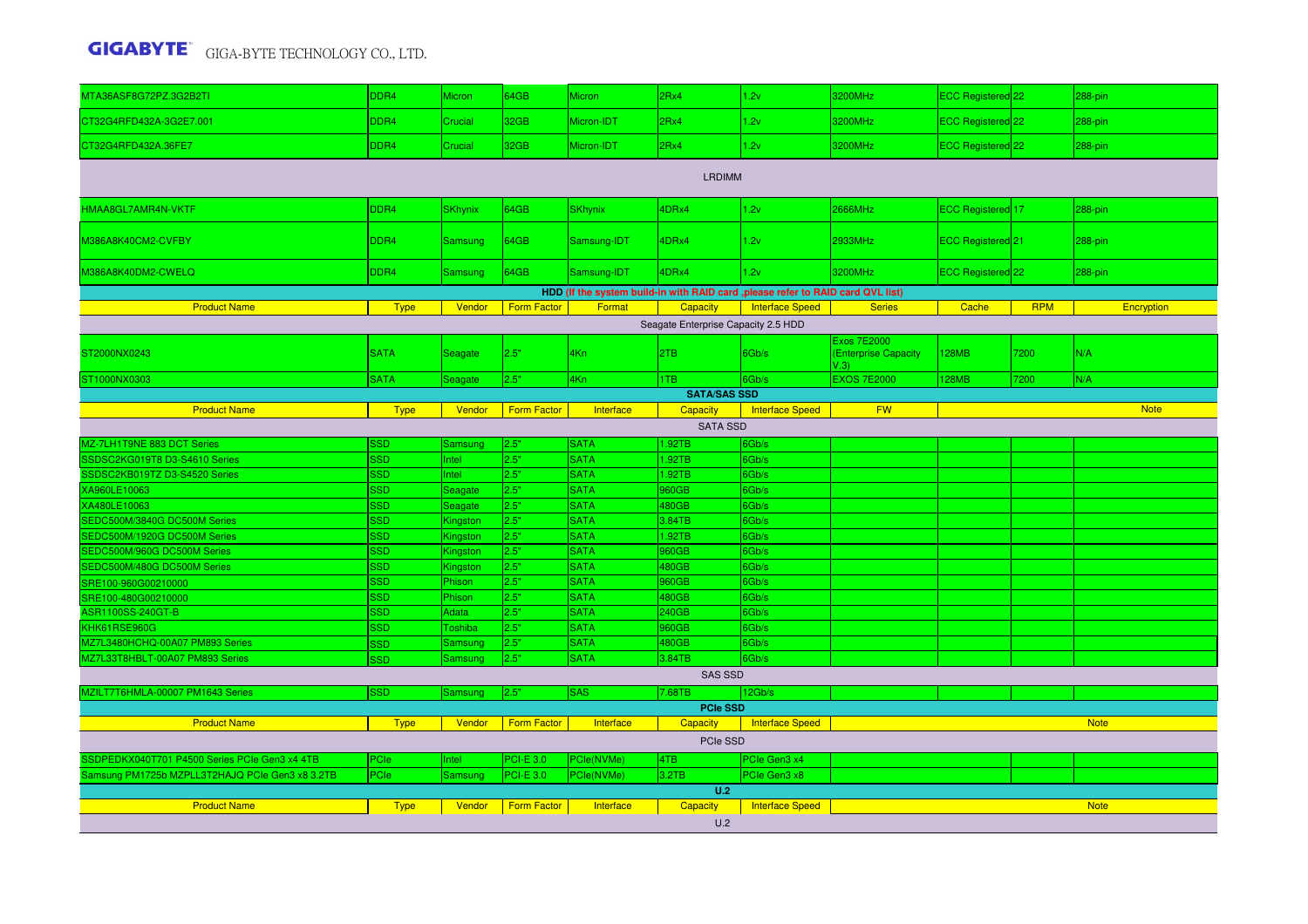| SSDPE2KE032T801 P4610 Series         | U.2                        | Intel                                         | 2.5"               | SFF8639(NVMe)                             | 3.2TB                                 | PCIe Gen3 x4                                                                    |                                                   |  |                                          |
|--------------------------------------|----------------------------|-----------------------------------------------|--------------------|-------------------------------------------|---------------------------------------|---------------------------------------------------------------------------------|---------------------------------------------------|--|------------------------------------------|
| SSDPE2KX020T801 P4510 Series         | U.2                        | Intel                                         | 2.5"               | SFF8639(NVMe)                             | 2TB                                   | PCIe Gen3 x4                                                                    |                                                   |  |                                          |
| MZWLL3T2HAJQ PM1725b Series          | U.2                        | Samsung                                       | 2.5"               | SFF8639(NVMe)                             | 3.2TB                                 | PCIe Gen3 x4                                                                    |                                                   |  |                                          |
| MZQLW1T9HMJP PM963 Series            | U.2                        | Samsung                                       | 2.5"               | SFF8639(NVMe)                             | 1.92TB                                | PCIe Gen3 x4                                                                    |                                                   |  |                                          |
| MTFDHAL3T2TCU 9200 Series            | U.2                        | Micron                                        | 2.5"               | SFF8639(NVMe)                             | 3.2TB                                 | PCIe Gen3 x4                                                                    |                                                   |  |                                          |
| MZ-QLB1T9N 983 DCT Series            | lU.2                       | <b>Samsung</b>                                | 2.5"               | SFF8639(NVMe)                             | 1.92TB                                | PCle Gen3 x4                                                                    |                                                   |  |                                          |
| NS1951UF13T8 Netlist N1951 D2 Series | U.2                        | <b>Netlist</b>                                | 2.5"               | SFF8639(NVMe)                             | 3.84TB                                | PCIe Gen3 x4                                                                    |                                                   |  |                                          |
| NS1551U711T9 Netlist N1551 D2 Series | U.2                        | <b>Netlist</b>                                | 2.5"               | SFF8639(NVMe)                             | 1.92TB                                | PCIe Gen3 x4                                                                    |                                                   |  |                                          |
| KCD51LUG960G CD5 Series              | U.2                        | <b>KIOXIA</b>                                 | 2.5"               | SFF8639(NVMe)                             | 960GB                                 | PCle Gen3 x4                                                                    |                                                   |  |                                          |
|                                      |                            |                                               |                    |                                           | M.2                                   |                                                                                 |                                                   |  |                                          |
| <b>Product Name</b>                  | <b>Type</b>                | Vendor                                        | <b>Form Factor</b> | Interface                                 | <b>Capacity</b>                       | <b>Interface Speed</b>                                                          |                                                   |  | <b>Note</b>                              |
|                                      |                            |                                               |                    |                                           | M.2                                   |                                                                                 |                                                   |  |                                          |
| SSDPELKX010T801 P4511 Series 1TB     | M.2                        | Intel                                         | 22110              | PCIe(NVMe)                                | 1TB                                   | PCIe Gen3 x4                                                                    |                                                   |  |                                          |
| SSDPEKKA010T801 P4101 Series 1TB     | M.2                        | <b>Intel</b>                                  | 2280               | PCIe(NVMe)                                | 1TB                                   | PCIe Gen3 x4                                                                    |                                                   |  |                                          |
| SSDPEKKA256G801 P4101 Series 256GB   | M.2                        | Intel                                         | 2280               | PCle(NVMe)                                | 256GB                                 | PCIe Gen3 x4                                                                    |                                                   |  |                                          |
| MZ-1LB1T9N 983 DCT Series            | M.2                        | Samsung                                       | 22110              | PCle(NVMe)                                | 1.92TB                                | PCIe Gen3 x4                                                                    |                                                   |  |                                          |
|                                      |                            |                                               |                    |                                           | <b>GPGPU Card (GPGPU server only)</b> |                                                                                 |                                                   |  |                                          |
| <b>Product Name</b>                  | Processer<br><b>Cores</b>  | <b>Memory</b><br><b>Bandwidth</b><br>(GB/sec) | <b>VRAM</b>        | OpenGL                                    | <b>Microsoft DirectX</b>              | <b>Graphics Card</b><br>Power (W)                                               | <b>NVIDIA SLI/AMD</b><br><b>CrossFire Ready</b>   |  | <b>Note</b>                              |
|                                      |                            |                                               |                    |                                           |                                       | NVIDIA Tesla (http://www.nvidia.com/object/tesla-supercomputing-solutions.html) |                                                   |  |                                          |
| T4 (TURING)                          | 2560                       | 320 GB/s                                      | <b>I6GB</b>        |                                           |                                       | 70 W                                                                            |                                                   |  | Maximum support 8pcs                     |
| A100-80GB (Ampere)                   | 6912                       | 1935GB/s                                      | 80GB               |                                           |                                       | 300 W                                                                           |                                                   |  | GPGPU)<br>Maximum support 8pcs<br>GPGPU) |
| A2 (Ampere)                          | 1280                       | 200 GB/s                                      | <b>6GB</b>         |                                           |                                       | 60W                                                                             |                                                   |  | Maximum support 8pcs<br>GPGPU)           |
| A10 (Ampere)                         | 9216                       | 600 GB/s                                      | 24GB               |                                           |                                       | 150 W                                                                           |                                                   |  | <b>Maximum support 8pcs</b><br>GPGPU)    |
| A30 (Ampere)                         | 3584                       | 933 GB/s                                      | 24GB               |                                           |                                       | 165W                                                                            |                                                   |  | (Maximum support 8pcs<br>GPGPU)          |
| A40 (Ampere)                         | 10752                      | 696 GB/s                                      | 18GB               |                                           |                                       | 300W                                                                            |                                                   |  | (Maximum support 8pcs<br>GPGPU)          |
| A16 (Ampere)                         | 2560x4                     | 232x4 GB/s                                    | 16x4GB             |                                           |                                       | <b>250W</b>                                                                     |                                                   |  | (Maximum support 2pcs<br>GPGPU)          |
|                                      |                            |                                               |                    |                                           | <b>AMD Radeon Instinct</b>            |                                                                                 |                                                   |  |                                          |
| MI50 (Vega20) 16GB                   | 3840                       | 1024GB/s                                      | <b>I6GB</b>        |                                           |                                       | 300 W                                                                           |                                                   |  | (Maximum support 8pcs<br>GPGPU)          |
| MI50 (Vega20) 32GB                   | 3840                       | 024GB/s                                       | 32GB               |                                           |                                       | 300 W                                                                           |                                                   |  | (Maximum support 8pcs<br>GPGPU)          |
| <b>MI100 (CDNA)</b>                  | 7680                       | 228.8GB/s                                     | 32GB               |                                           |                                       | 300 W                                                                           |                                                   |  | (Maximum support 8pcs<br>GPGPU)          |
|                                      |                            |                                               |                    |                                           |                                       | <b>Graphics Card (GPGPU server &amp; Workstation server only)</b>               |                                                   |  |                                          |
| <b>Product Name</b>                  | Processer<br><b>Cores</b>  | <b>Memory</b><br><b>Bandwidth</b><br>(GB/sec) | <b>VRAM</b>        | OpenGL                                    | <b>Microsoft DirectX</b>              | <b>Graphics Card</b><br>Power (W)                                               | <b>NVIDIA SLI / AMD</b><br><b>CrossFire Ready</b> |  | <b>Note</b>                              |
|                                      |                            |                                               |                    |                                           |                                       | NVIDIA Quadro (http://www.nvidia.com/object/quadro-desktop-gpus.html)           |                                                   |  |                                          |
| <b>RTX 4000</b>                      | 2304                       | 416GB/s                                       | 8GB                |                                           |                                       | 160W                                                                            |                                                   |  |                                          |
|                                      |                            |                                               |                    |                                           | <b>RAID Cards</b>                     |                                                                                 |                                                   |  |                                          |
| <b>Product Name</b>                  | RAID-on-Chip<br>Controller | <b>Host Bus</b><br><b>Type</b>                |                    | <b>Internal Ports Internal Connectors</b> | <b>External Ports</b>                 | External<br><b>Connectors</b>                                                   | <b>Data Transfer Rates</b>                        |  | <b>Note</b>                              |
|                                      |                            |                                               |                    |                                           | <b>GIGABYTE Storage Cards</b>         |                                                                                 |                                                   |  |                                          |
| <b>CRA3338</b>                       | <b>LSI SAS 3008</b>        | <b>Cle Gen3</b>                               |                    | 2 x Mini-SAS HD<br>SFF-8643               |                                       |                                                                                 | Up to 12Gb/s per port                             |  |                                          |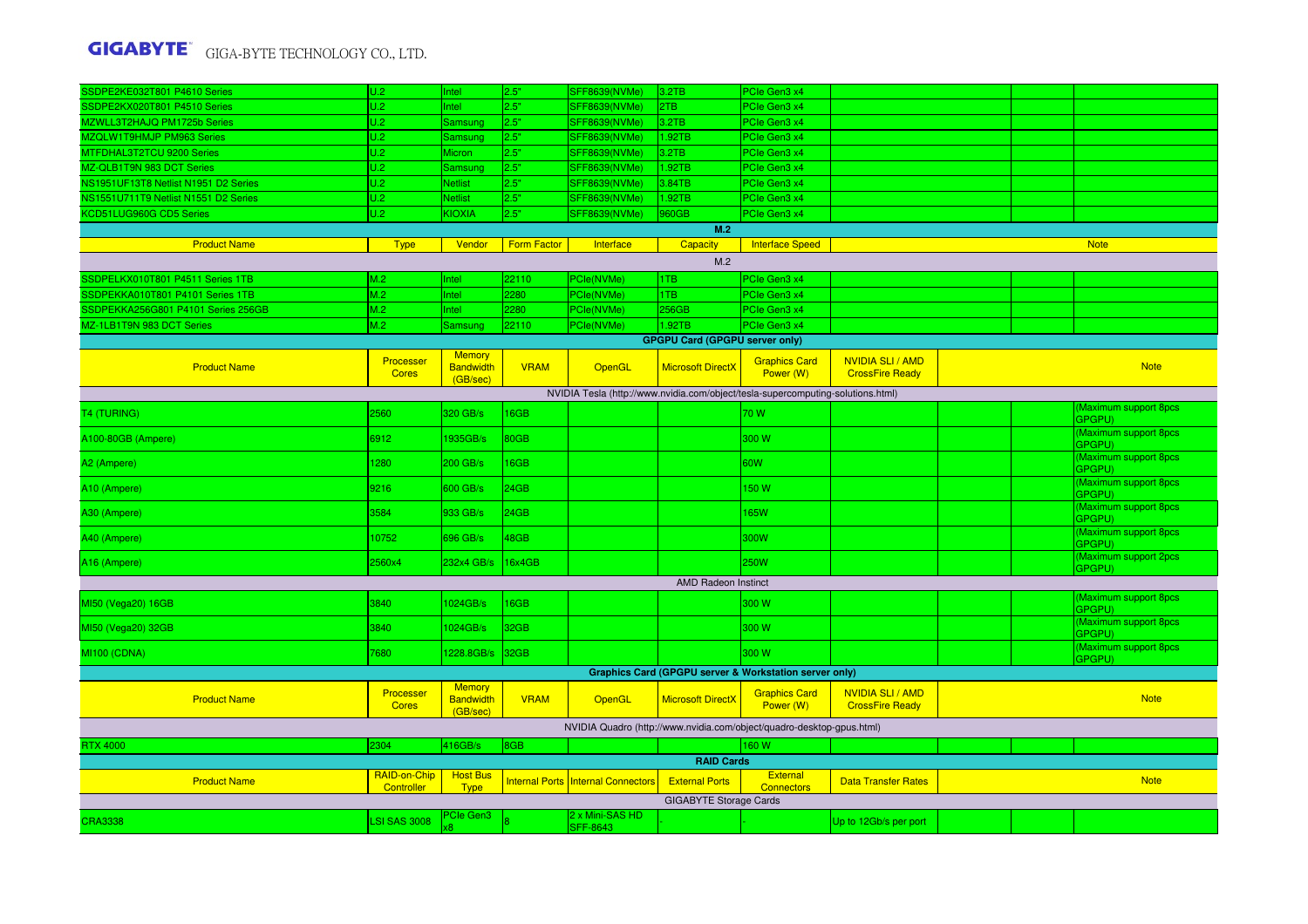| <b>CSA3548</b>                                       | <b>LSI SAS 3008</b> | PCIe Gen3        |                              |                                    |                                             | 2 x Mini-SAS HD<br><b>SFF-8644</b> | Up to 12Gb/s per port                    |  |             |
|------------------------------------------------------|---------------------|------------------|------------------------------|------------------------------------|---------------------------------------------|------------------------------------|------------------------------------------|--|-------------|
| <b>CSA4648</b>                                       | <b>LSI SAS 3008</b> | PCIe Gen3        |                              | 2 x Mini-SAS HD<br><b>SFF-8643</b> |                                             |                                    | Up to 12Gb/s per port                    |  |             |
| <b>CRA4548</b>                                       | <b>LSI SAS 3108</b> | <b>Cle Gen3</b>  |                              | 2 x Mini-SAS HD                    |                                             | 1 x Mini-SAS HD                    | Up to 12Gb/s per port                    |  |             |
| <b>CRA4648</b>                                       | <b>LSI SAS 3108</b> | <b>Cle Gen3</b>  |                              | <b>SFF-8643</b><br>2 x Mini-SAS HD |                                             | <b>SFF-8644</b>                    | Up to 12Gb/s per port                    |  |             |
|                                                      |                     | <b>Cle Gen3</b>  |                              | <b>SFF-8643</b><br>2 x Mini-SAS HD |                                             |                                    |                                          |  |             |
| <b>CRA4448</b>                                       | <b>LSI SAS 3108</b> |                  |                              | <b>SFF-8643</b>                    |                                             |                                    | Up to 12Gb/s per port                    |  |             |
|                                                      | <b>AS3508</b> dual- |                  |                              |                                    | <b>LSI RAID Controller Cards</b>            |                                    |                                          |  |             |
| MegaRAID SAS 9460-8i without Tri-mode                | core RAID-on-       | <b>PCIe Gen3</b> |                              | 2 x Mini-SAS HD<br><b>SFF-8643</b> |                                             |                                    | Up to 12Gb/s per port                    |  |             |
|                                                      | Chip (ROC)          |                  |                              |                                    | LSI Host Bus Adapters (HBAs)                |                                    |                                          |  |             |
| LSI SAS 9400-16i without Tri-mode                    | SAS3416             | PCIe Gen3        | 16                           | 4 x Mini-SAS HD                    |                                             |                                    | Up to 12Gb/s per port                    |  |             |
|                                                      |                     |                  |                              | <b>SFF-8643</b>                    | Microsemi RAID Cards                        |                                    |                                          |  |             |
| SmartRAID 3154-16i                                   | PM8236              | PCIe Gen3        | 16                           | 4 x Mini-SAS HD                    |                                             |                                    |                                          |  |             |
|                                                      |                     |                  |                              | <b>SFF-8643</b>                    |                                             |                                    | Up to 12Gb/s per port                    |  |             |
|                                                      |                     | PCIe Gen3        |                              | 2 x Mini-SAS HD                    | Microsemi Host Bus Adapters                 |                                    |                                          |  |             |
| SmartHBA 2100-8i                                     | <b>M8222</b>        |                  |                              | <b>SFF-8643</b>                    |                                             |                                    | Up to 12Gb/s per port                    |  |             |
|                                                      |                     |                  |                              |                                    | <b>LAN Cards</b>                            |                                    |                                          |  |             |
| <b>Product Name</b>                                  | Connector           |                  | <b>System Interface Type</b> | # of Ports                         | <b>GIGABYTE LAN Cards</b>                   | <b>Data Rate</b>                   |                                          |  | <b>Note</b> |
| <b>CLN4752</b>                                       | QSFP+               | PCIe Gen3 x8     |                              | Dual                               | 40Gb/s per port                             |                                    | <b>INTEL XL710</b>                       |  |             |
| <b>CLN4222</b>                                       | <b>RJ-45</b>        | PCIe Gen3 x4     |                              | Dual                               | 10Gb/s per port                             |                                    | <b>INTEL X550-AT2</b>                    |  |             |
| <b>CLN4224</b>                                       | <b>RJ-45</b>        | PCIe Gen3 x4     |                              | Quad                               | 10Gb/s per port                             |                                    | <b>INTEL X550-AT2</b>                    |  |             |
| CLN4M34                                              | SFP <sub>28</sub>   | PCIe Gen3 x16    |                              | Quad                               | 10Gb/s per port                             |                                    | Mellanox ConnectX-4                      |  |             |
|                                                      |                     |                  |                              |                                    | Intel 10GbE                                 |                                    |                                          |  |             |
| Intel® Ethernet Converged Network Adapter X550-T2    | <b>RJ-45</b>        | PCIe Gen3 x4     |                              | Dual                               | 10Gb/s per port                             |                                    |                                          |  |             |
|                                                      |                     |                  |                              |                                    | Intel 25GbE                                 |                                    |                                          |  |             |
| Intel® Ethernet Network Adapter XXV710-DA2           | SFP <sub>28</sub>   | PCIe Gen3 x8     |                              | Dual                               | 25Gb/s per port                             |                                    |                                          |  |             |
|                                                      |                     |                  |                              |                                    | Intel 40GbE                                 |                                    |                                          |  |             |
| Intel® Ethernet Converged Network Adapter XL710-QDA2 | QSFP+               | PCIe Gen3 x8     |                              | Dual                               | 40Gb/s per port<br><b>Mellanox ConnectX</b> |                                    |                                          |  |             |
|                                                      |                     |                  |                              |                                    |                                             |                                    |                                          |  |             |
| MCX623105AN-CDAT                                     | QSFP56              | PCIe Gen4 x16    |                              | Single                             | 100Gb/s per port                            |                                    | ConnectX®-6 Dx No Crypto, No Secure Boot |  |             |
| MCX516A-CDAT                                         | QSFP28              | PCIe Gen4 x16    |                              | <b>Dual</b>                        | 100Gb/s per port                            |                                    | Mellanox ConnectX-5 Ex EN                |  |             |
| MCX516A-BDAT                                         | QSFP28              | PCIe Gen4 x16    |                              | Dual                               | 40Gb/s per port                             |                                    | Mellanox ConnectX-5 Ex EN                |  |             |
| MCX515A-CCAT                                         | QSFP28              | PCIe Gen3 x16    |                              | Single                             | 100Gb/s per port                            |                                    | Mellanox ConnectX-5 EN                   |  |             |
| MCX4121A-ACAT                                        | SFP28               | PCIe Gen3 x8     |                              | Dual                               | 25Gb/s per port                             |                                    | Mellanox ConnectX-4 Lx EN                |  |             |
|                                                      |                     |                  |                              |                                    | Mellanox VPI Adapter Cards                  |                                    |                                          |  |             |
| <b>MCX653105A-HDAT</b>                               | QSFP56              | PCIe Gen4 x16    |                              | Single                             | 200Gb/s per port                            |                                    | Mellanox ConnectX-6 Ex VPI (InfiniBand)  |  |             |
| <b>MCX653105A-ECAT</b>                               | QSFP56              | PCIe Gen4 x16    |                              | Single                             | 100Gb/s per port                            |                                    | Mellanox ConnectX-6 Ex VPI (InfiniBand)  |  |             |